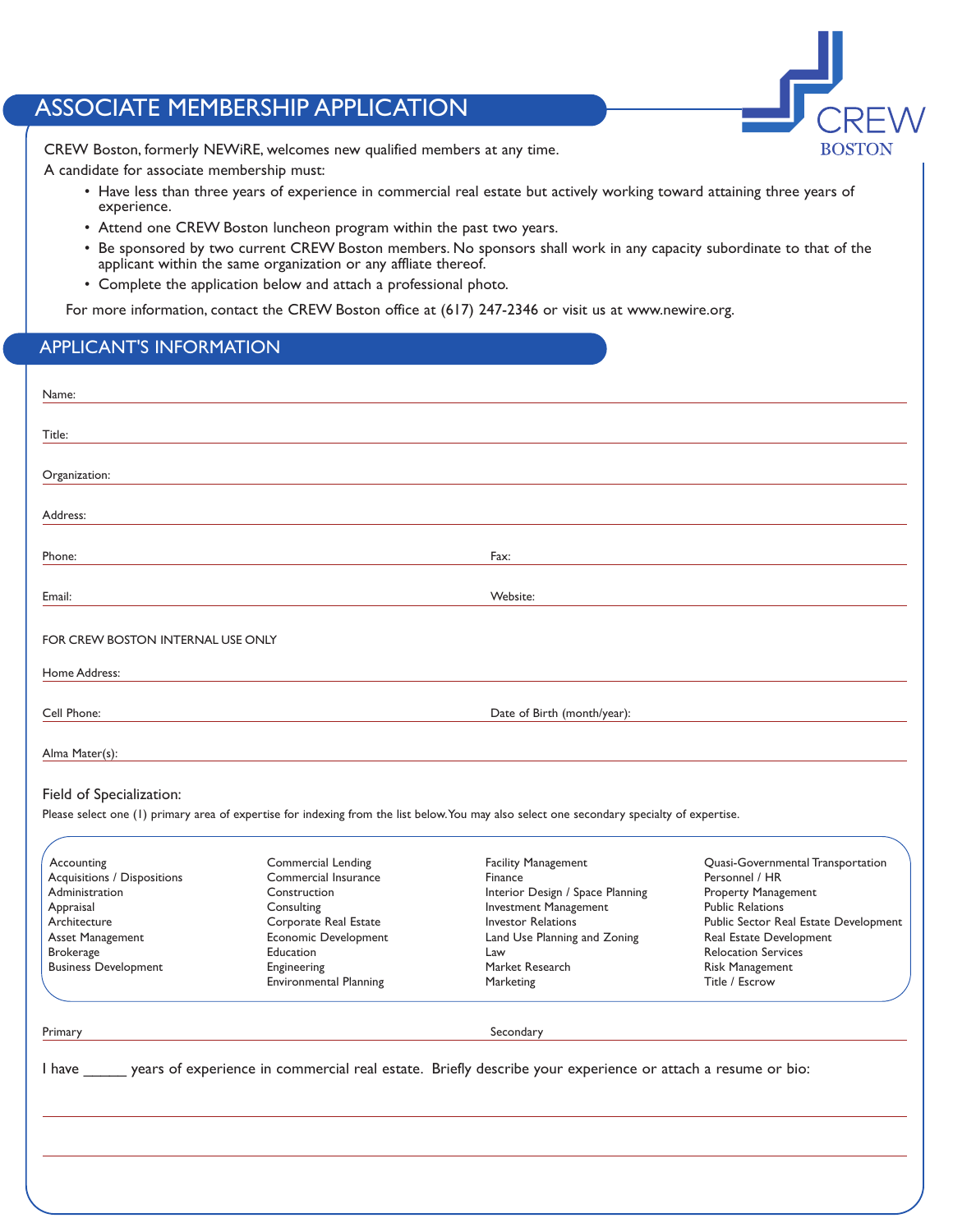|                                                | I have attended the following CREW Boston luncheon program:                                                                                                                                                                                                                                                                       |                                                      |                       |                                                |                    |  |
|------------------------------------------------|-----------------------------------------------------------------------------------------------------------------------------------------------------------------------------------------------------------------------------------------------------------------------------------------------------------------------------------|------------------------------------------------------|-----------------------|------------------------------------------------|--------------------|--|
| (date and topic/speaker)                       |                                                                                                                                                                                                                                                                                                                                   |                                                      |                       |                                                |                    |  |
|                                                | To get the most out of your membership, we strongly urge you to actively participate in CREW Boston by joining a committee and/or<br>networking group. From the list below, please indicate your preference(s). For more information on each committee and networking<br>group, please check out "Get Involved" at www.newire.org |                                                      |                       |                                                |                    |  |
| <b>COMMITTEES:</b>                             |                                                                                                                                                                                                                                                                                                                                   |                                                      |                       |                                                |                    |  |
| <b>AWARDS</b>                                  | <b>COMMUNITY INVOLVEMENT</b>                                                                                                                                                                                                                                                                                                      | <b>CREW NETWORK</b>                                  | <b>MEMBERSHIP</b>     | <b>PUBLIC STRATEGIES</b>                       | <b>SPONSORSHIP</b> |  |
| CHARITY GOLF                                   | <b>COMMUNICATIONS / WEBSITE</b>                                                                                                                                                                                                                                                                                                   | <b>HOUSING &amp; COMMUNITY</b><br><b>DEVELOPMENT</b> | <b>MENTOR</b>         | PROGRAM / SEMINAR<br>PROJECT SPOTLIGHT         | UCREW              |  |
| <b>NETWORKING GROUPS:</b>                      |                                                                                                                                                                                                                                                                                                                                   |                                                      |                       |                                                |                    |  |
| ENTREPRENEUR                                   | <b>MEDS AND EDS</b>                                                                                                                                                                                                                                                                                                               | <b>RISING LEADERS</b>                                | <b>SUSTAINABILITY</b> |                                                |                    |  |
|                                                | Please have two current CREW Boston members sign this application as your sponsors, with at least one submitting a separate<br>statement of recommendation as requested on Page 3 of this application. As an alternative, the sponsors may email the required<br>information directly to the CREW Boston office.                  |                                                      |                       |                                                |                    |  |
|                                                |                                                                                                                                                                                                                                                                                                                                   |                                                      | $\overline{2}$        |                                                |                    |  |
| (sponsors signature)                           |                                                                                                                                                                                                                                                                                                                                   |                                                      | (sponsor's signature) |                                                |                    |  |
| (print sponsor's name, title and organization) |                                                                                                                                                                                                                                                                                                                                   |                                                      |                       | (print sponsor's name, title and organization) |                    |  |

## MEMBERSHIP DUES

CREW Boston's annual dues for an associate member are \$300 per year and cover the cost of two (2) luncheon programs with payment at the guest rate for other luncheons, all other events open to members with payment at the member rate when a cost is associated, membership dues to CREW Network and administrative fees.

The Associate Membership is limited to applicants who have less than the three years of experience required for Full Membership and who are working toward attaining the requisite experience. The Associate Membership will be no longer than three years from the date of approval by CREW Boston. Once qualified for Full Membership, the Associate member will be eligible to apply for Full Membership for the following CREW Boston year. If the required three years of experience is not met, the Associate Membership will be not renewed.

> Please submit the completed application to: CREW Boston, 101 Federal Street, Suite 1900, Boston, MA 02110 • Email laura@newire.org Please provide sponsor(s) with Page 3 to submit directly to CREW Boston.

> > For additional membership information or questions contact:

Pamela Fisher Membership Co-chair (781) 449-7700 • pamela.fisher@coordinators.com

Cheeta Soga Membership Co-chair (617) 338-0063 • csoga@nitscheng.com